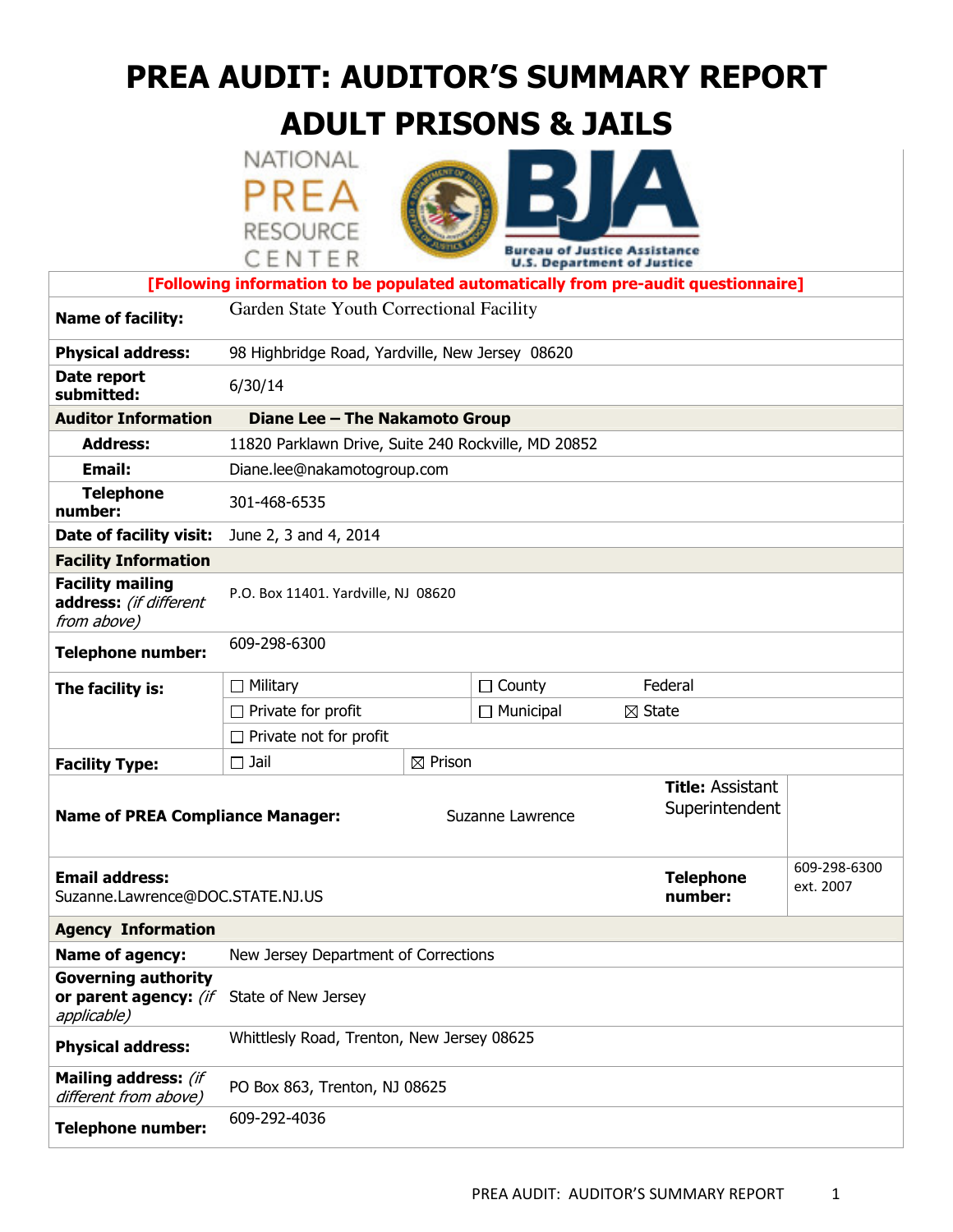| <b>Agency Chief Executive Officer</b> |                                 |                             |                              |  |  |  |
|---------------------------------------|---------------------------------|-----------------------------|------------------------------|--|--|--|
| Name:                                 | Gary M. Lanigan                 | Title:                      | Commissioner                 |  |  |  |
| <b>Email address:</b>                 | Gary.Lanigan@DOC.state.nj.us    | <b>Telephone</b><br>number: | 609-292-4036                 |  |  |  |
| <b>Agency-Wide PREA Coordinator</b>   |                                 |                             |                              |  |  |  |
| Name:                                 | Douglas Gerardi                 | Title:                      | Director Policy and Planning |  |  |  |
| <b>Email address:</b>                 | Douglas.Gerardi@DOC.state.nj.us | <b>Telephone</b><br>number: | 609-826-5625                 |  |  |  |

## **AUDIT FINDINGS**

#### **NARRATIVE:**

The site visit for PREA audit of the Garden State Youth Correctional Facility was conducted on June 2, 3 and 4, 2014 to determine compliance with the Prison Rape Elimination Act standards finalized August 2012. Before the audit, the auditor interviewed Commissioner Gary M. Lanigan and the state Agency-Wide PREA Coordinator, Douglas Gerardi, at the New Jersey Department of Corrections (NJDOC) headquarters in Trenton, New Jersey. Present during the interview was Judith A. Lang, Chief of Staff. During the audit, the auditor toured the facility and conducted formal staff and inmate interviews.

The auditor interviewed 10 inmates (10 random inmates from all of the housing units, including one transgender). Two of the inmates interviewed were from the internal At Risk Inmates/Weekly Listing indicating that they have previously been a victim. This listing is developed from the Central Office and sent to all facilities weekly to help them identify and properly house both victims and perpetrators of prior sexual abuse. They also have a PREA Alert list which is sent every time one of the identified inmates moves to another facility through the PREA Movement Notice.

 In addition, the auditor questioned 20 staff (10 specialized staff and 10 random Correctional Officers from each shift), about PREA training, how to report, to whom to report, filing reports, available interventions, conducting interviews, evidence collection, follow up, and monitoring retaliation. Specialized staff interviewed included the Administrator, PREA compliance manager, two investigators, human resource manager, training Lieutenant , Social Worker Supervisor, Mental Health Chief Psychologist, Classification Officer, and Medical Nurse Manager. The medical and mental health staff at the facility is contracted through Rutgers University of Correctional Health.

An entrance meeting was held with the following persons in attendance: Judith Lang, Chief of Staff; Douglas Gerardi, NJDOC PREA Coordinator; Edward Soltys, Special Investigations Division Investigator Central Office; Angel Santiago, Administrator; Edwin Martinez, Associate Administrator; Suzanne Lawrence, Assistant Superintendent/PREA Compliance Manager; Dr. Kenneth Vaughan, Mental Health; Dale Richardson, Release Department; Jennifer Penninpede, Gateway Foundation/Therapeutic Community; Alfred Dillione, Business Office; Charles Atkins, Religious Services; William Maginnis, Special Investigations Division, Garden State; Victoria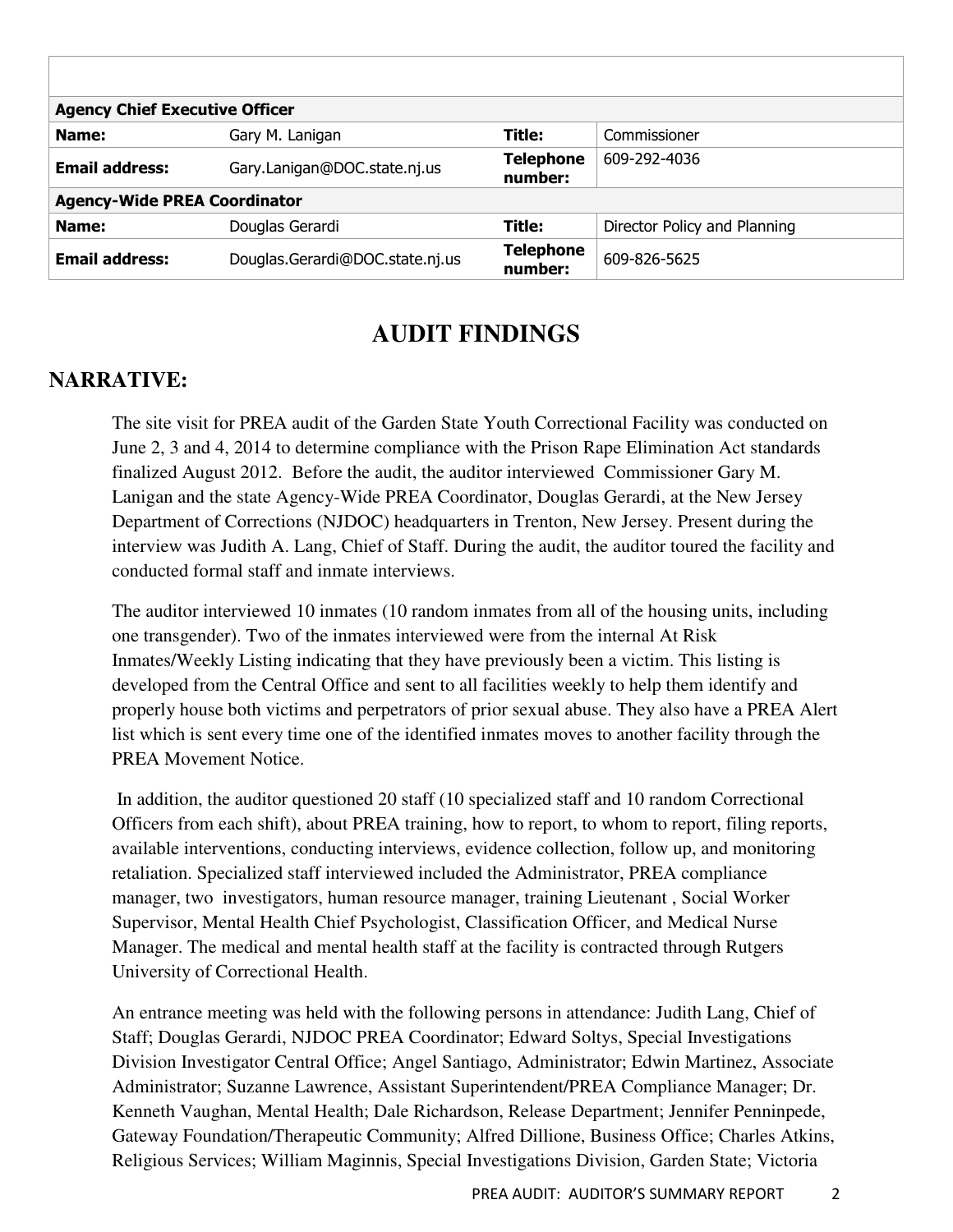Faux, Social Services; David Lestician, Parole Department; Kelvin Hendricks, Food Services; Jesse Glover, Education Department; Kristin Dolci, Classification/Intake Department; and Darneth Amantine, Medical Services Nurse Manager.

There were currently 1,713 male inmates at the facility, 10 of whom were under 18 years of age. Following the entrance meeting, I toured the facility from 11:15 a.m. to 5:00 P.M., Eastern Standard Time. In the last calendar year, there were 5 sexual assault/harassment allegation cases of which three were determined to be unfounded, one was unsubstantiated and one was founded. The unsubstantiated case and the founded case were from Residential Community Release Halfway house inmates that Garden State Youth Correctional Facility has administrative responsibility over. There are six halfway house facilities that they have administrative responsibility over and conduct any PREA allegation case investigations that occur.

#### **DESCRIPTION OF FACILITY CHARACTERISTICS:**

The facility is located on 113 of the 560 acres shared with A.C. Wagner Correctional Facility, on HighBridge Road, Chesterfield Township in Burlington County, New Jersey. Garden State opened the main facility in 1967 followed by the minimum camps in the 1970's. A 1.2 mile perimeter road encircles the fenced in area. The facility houses all security levels. Within the secured fenced in area there are six recreational pods and two gymnasiums. The institution is supplied with water, steam and sewage services from A.C.Wagner Correctional Facility. Steam is used for the main supply of hot water and heat. Normal electrical power supply is from Public Service Electric with a 1500KW back-up generator.

Garden State Youth Correctional Facility is a collection of 15 buildings. One administration building; one vocational training building; one greenhouse training; a central facilities building that has medical, educational, social services, recreational, classification, custody training and operations, psychology, religious services and the institutional kitchen; nine-housing buildings and one detention or lock-up building. The Y Unit which has recently been totally renovated houses the inmates that are under 18 years of age. The area is totally sight and sound separated from the adult inmates at the facility and all services are provided directly on the unit.

The auditor found the staff and inmates to be very well aware of PREA. The staff was very knowledgeable about their responsibilities to ensure a safe facility. They were aware of reporting responsibilities, preservation of evidence, as well as dealing with victims of sexual assault and/or sexual harassment. The staff has all had extensive training on how to identify signs of sexual assault/harassment and how to deal and treat victims of sexual assault and or sexual harassment.

#### SUMMARY OF AUDIT FINDINGS:

When the on-site audit was completed, an exit meeting was held. While I could not give the facility a final finding, as there were some issues needing further documentation and clarification, I did discuss areas where they had questions as to the facility's and the department's compliance with specific standards. Until receipt of final documentation confirming completion of background checks per PREA Standard 115.17, certification of the facility is pending. I gave an overview of the audit and thanked the Garden State Youth Correctional Facility staff for their hard work and commitment to the Prison Rape Elimination Act.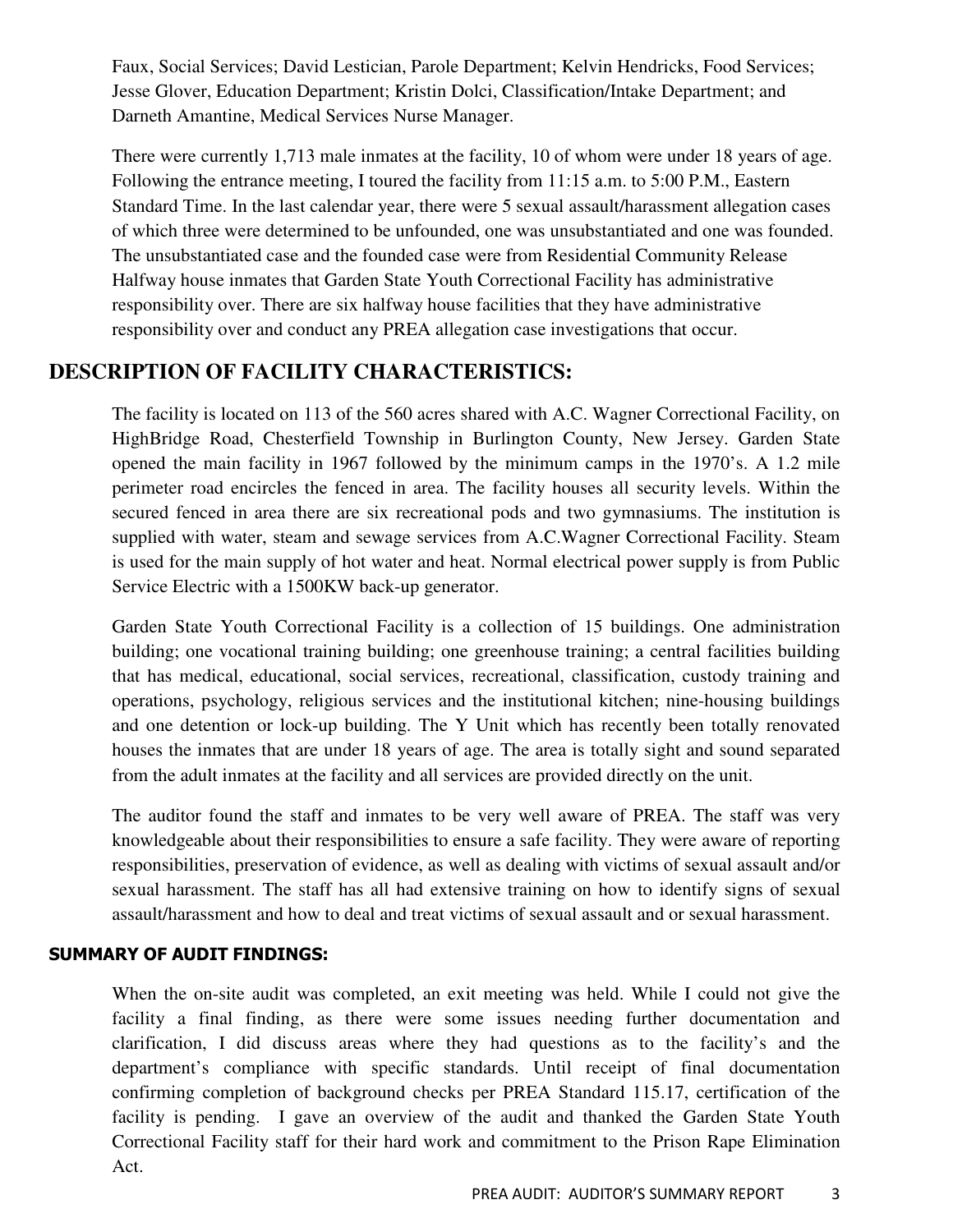| Number of standards exceeded: 4 |    |
|---------------------------------|----|
| Number of standards met:        | 39 |
| Number of standards not met:    | 0  |
| Not Applicable:                 |    |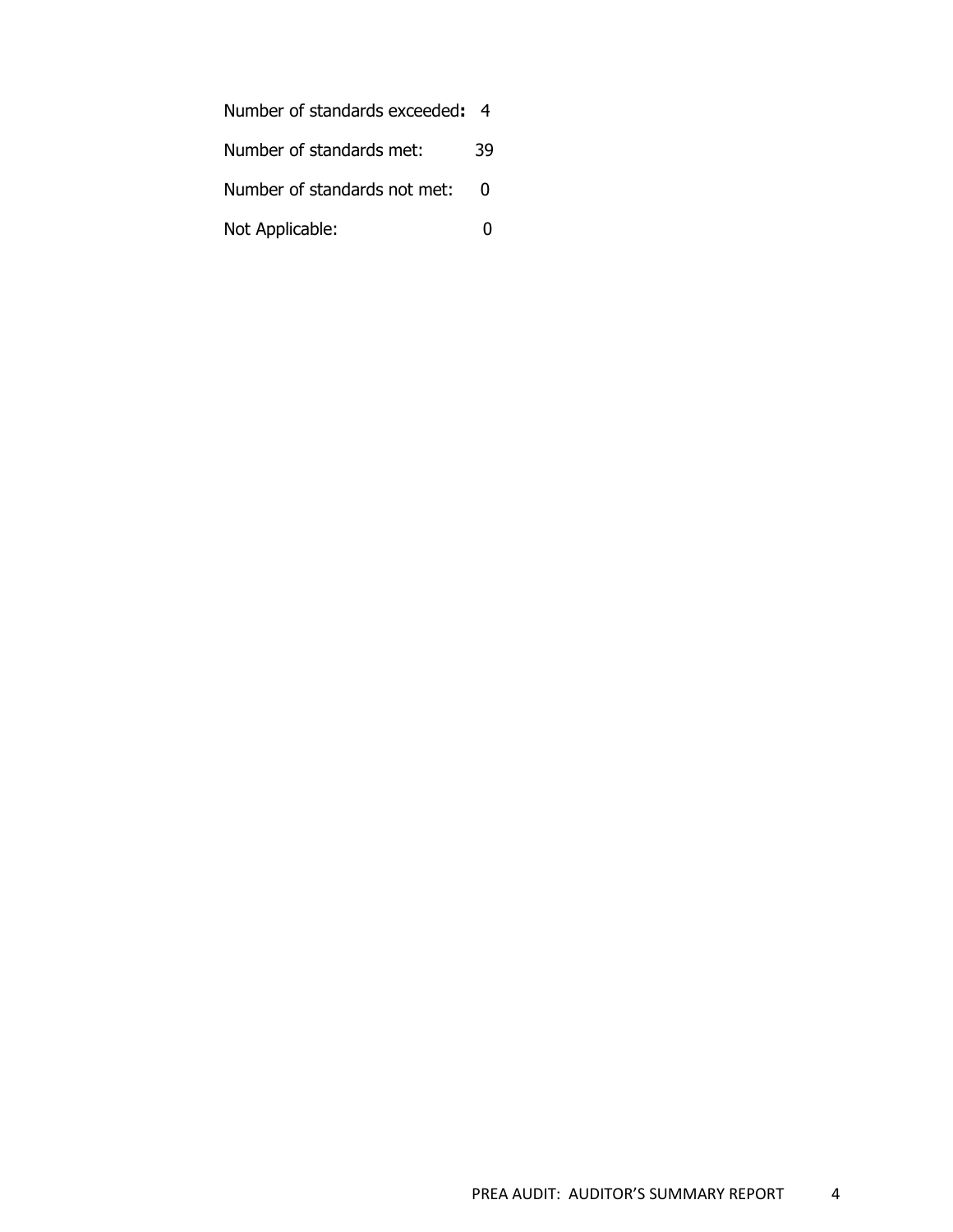## §115.11 - Zero tolerance of sexual abuse and<br>
<sub>[2]</sub> sexual harassment; PREA coordinator

 $\boxtimes$  Exceeds Standard (substantially exceeds requirement of standard)

 $\Box$  Meets Standard (substantial compliance; complies in all material ways with the standard for the relevant review period)

 $\Box$  Does Not Meet Standard (requires corrective action)

The Agency exceeds the standard with their policies and practice. Policies include NJAC 10A:4-12.2 Zero Tolerance Policies of the Department of Corrections, NJDOC Level 1 IMP IMM.001.PSA.001 Prison Sexual Assault, NJDOC Level 1 IMP PCS.001.PREA.AC PREA Agency Coordinator, NJDOC Level 1 IMP PCS.001.PREA ICM PREA Institutional Compliance Manager, and NJDOC Policy IMM.001.004 Zero Tolerance. The facility does not conduct cross-gender strip searches or cross-gender visual body cavity searches. Through the use of the Central Office developed PREA courtesy alert electronic system of notification for both the PREA Alert list and PREA Movement notice they exceed the requirements trying to prevent, detect and respond to sexual abuse and sexual harassment. The recommendations from the alerts can include the following but are not limited to: special housing conditions, special treatment conditions, and specific recommendations for follow up. They have also developed a very informative and thorough Quik Series booklet called PREA Overview/Sexual Abuse Victim Response which is available for all staff to carry with them at all times.

#### §115.12 - Contracting with other entities for the confinement of inmates

 $\Box$  Exceeds Standard (substantially exceeds requirement of standard)

 $\boxtimes$  Meets Standard (substantial compliance; complies in all material ways with the standard for the relevant review period)

 $\Box$  Does Not Meet Standard (requires corrective action)

The agency contracts with nonprofit agencies to provide Residential Community Release Halfway houses for inmates released from Garden State Youth Correctional Facility They have administrative responsibility over six of the facilities. The agency requires that they adopt and comply with PREA standards. They also regularly monitor the contractor's compliance with PREA standards.

#### §115.13 – Supervision and Monitoring

 $\Box$  Exceeds Standard (substantially exceeds requirement of standard)

 $\boxtimes$  Meets Standard (substantial compliance; complies in all material ways with the standard for the relevant review period)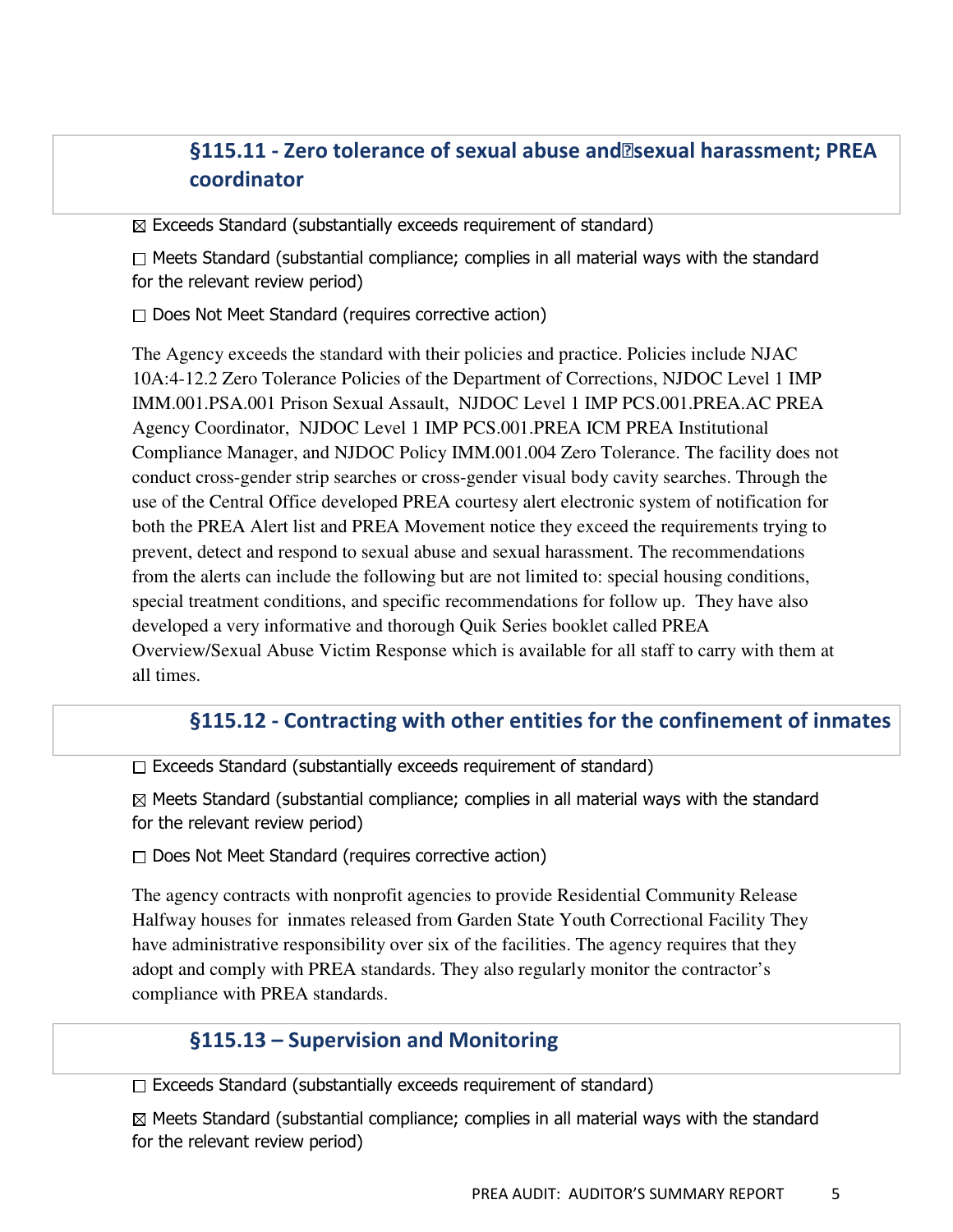$\Box$  Does Not Meet Standard (requires corrective action)

The following policies meet this standard: NJDOC Policy 3301 Post Trick Analysis/Baseline Staffing, NJDOC Policy CUS.001.011 Searches of Inmates and Facilities and NJDOC Level 1 IMP CUS.001.SEA.01. Administrator Santiago reviews the institutional staffing plan annually and ensures that there is always the proper staffing level or a post would be closed.. Documentation of unannounced rounds that cover all shifts was reviewed. The video camera system consists of 32 cameras and they are planning to add cameras to each housing unit except the minimum dorm in the hallways and dorm areas. There are 7 camera systems with recording capability and 2 systems that are view only systems. The youthful offender wing, Y-wing, has a 16 fixed camera system with 4 feed through to Center Control from the close watch cells. The other cameras record classroom, halls, common areas and the recreation yard. Center Control has the capability of the 32 cameras recorded on a 2- terabyte system. These are mixed fixed and pan, tilt, zoom cameras that view the parking lot, lobby, big yard, court yard, gyms, hallways and feeds from Y-wing and N-3. View only camera systems are in tower 1 that gives a view behind MSU-1 area and one in A&D gate booth that shows the entrance gate and patio area.

### §115.14 – Youthful Inmates

 $\boxtimes$  Exceeds Standard (substantially exceeds requirement of standard)

 $\Box$  Meets Standard (substantial compliance; complies in all material ways with the standard for the relevant review period)

 $\Box$  Does Not Meet Standard (requires corrective action)

The facility has made significant upgrades to the youthful offender unit to ensure compliance with the PREA standards. Internal Management Procedure # GS.139 policy of the Garden State Correctional Facility covers the inmates housed in Unit Y that are under the age of eighteen (18) and sentenced as an adult. There are currently 10 inmates in this unit. These inmates do not have any contact with the adult inmate population (age 18 and over). Unit Y inmates are under custody escort every time they exit their housing unit. All adult inmate movements stop prior to a Unit Y inmate exiting the housing unit door on the first floor. Unit Y is a self-contained unit, meaning all activities, appointments, groups, evaluations and any other activity not listed above is conducted within the confines of Unit Y. Additionally, when an inmate assigned to Unit Y receives a disciplinary charge and is placed in Disciplinary Detention or receives a disciplinary sanction with Administrative Segregation, the inmate will be moved to the Detention side of Unit Y. All disciplinary sanctions are completed on the disciplinary side of Unit Y, which adheres to the post orders in effect for Garden State's Disciplinary Unit, IMP#GS.174.

A teacher is assigned to the unit to conduct classes five days a week. Additionally, as part of the High School Curriculum, Garden State has a full time recreation teacher for instruction as well as health class requirements. Drug and alcohol counseling is afforded by a TC counselor and/or Social worker, all done within the confines of Unit Y.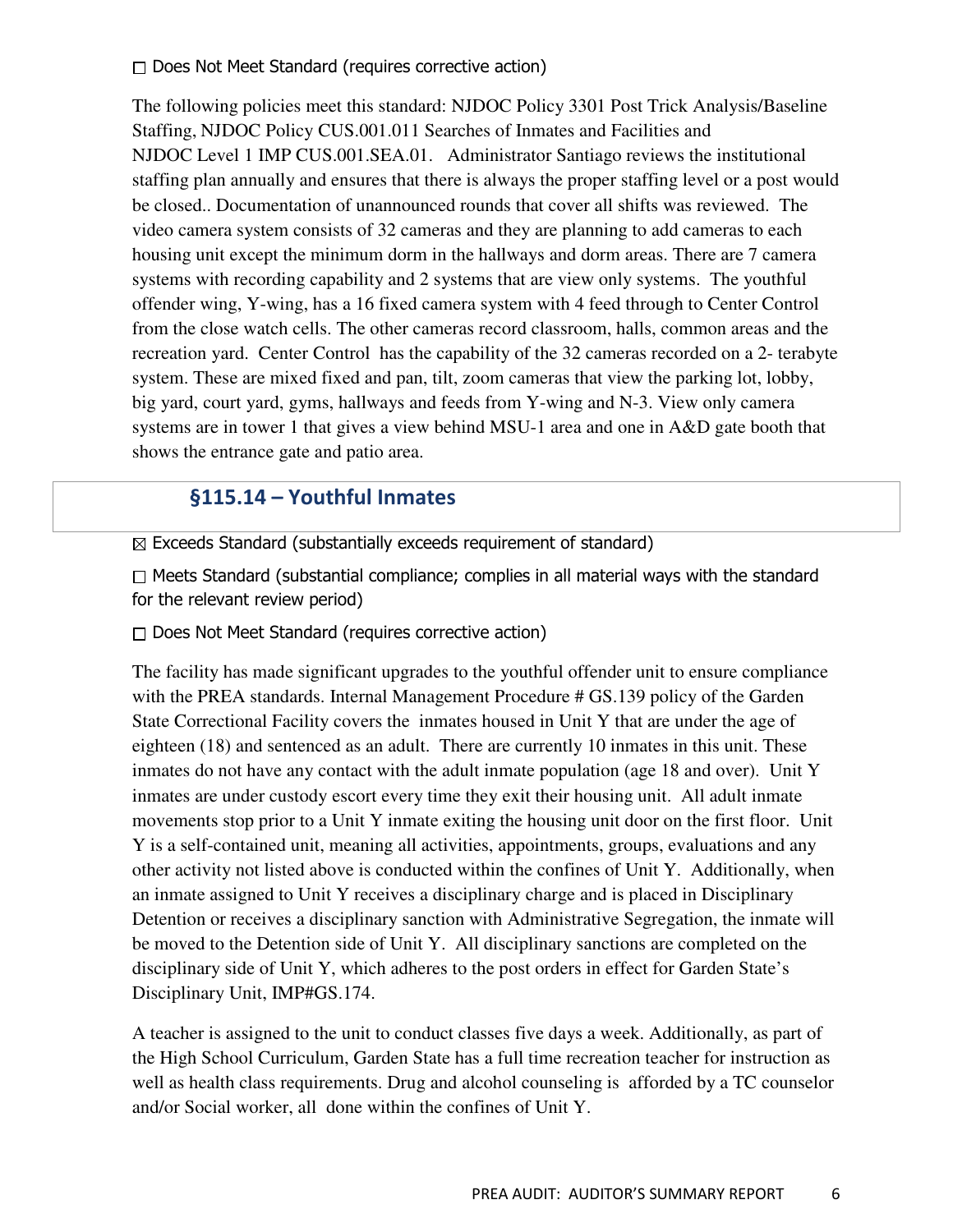## §115.15 – Limits to Cross-Gender Viewing and Searches

 $\Box$  Exceeds Standard (substantially exceeds requirement of standard)

 $\boxtimes$  Meets Standard (substantial compliance; complies in all material ways with the standard for the relevant review period)

 $\Box$  Does Not Meet Standard (requires corrective action)

Agency/facility does not conduct cross-gender strip searches or cross-gender visual body cavity searches. The following policies meet the requirements of the standard: NJDOC Policy CUS.003.001 Gender Restrictions of Custody Posts and NJDOC Policy CUS.001.011 Searches of Inmates & Facilities.

Staff of the opposite gender is required to announce their presence when entering the inmatehousing unit(s) by stating "female on unit". This is also noted in the log book and is in the post orders. This was documented during interviews with staff and inmates, as well as recorded in housing unit log books. Privacy notices are posted in each housing unit. Staff is all trained on conducting strip searches of transgender and intersex inmates in a professional manner. The curriculum and training records were reviewed.

## §115.16 – Inmates with Disabilities and Inmates who are Limited English Proficient

 $\Box$  Exceeds Standard (substantially exceeds requirement of standard)

 $\boxtimes$  Meets Standard (substantial compliance; complies in all material ways with the standard for the relevant review period)

 $\Box$  Does Not Meet Standard (requires corrective action)

 The DOC takes appropriate steps to ensure inmates with disabilities and inmates with limited English proficiency have an opportunity to participate in and benefit from the agency's efforts to prevent, detect, and respond to sexual abuse and sexual harassment. PREA handouts and inmate handbooks are in English and Spanish. The following policies ensure compliance with this standard: NJDOC Policy SUP.004.001 LEP Language Assistance: Bilingual Staff & Use of Language Line, NJDOC Policy IMM.002.003 ADA, NJDOC Level 1 IMP PCS.001.DFH.01 Deaf or Hard of Hearing Inmates 2013 Language Line Contract and the NJDOC Level 1+3 MED.AGP.002 Information on Health policy.

#### §115.17 – Hiring and Promotion Decisions

 $\Box$  Exceeds Standard (substantially exceeds requirement of standard)

 $\boxtimes$  Meets Standard (substantial compliance; complies in all material ways with the standard for the relevant review period)

 $\Box$  Does Not Meet Standard (requires corrective action)

Based on interviews with HR all components of this standard are being met. Operating procedures to meet this standard include NJDOC Policy PSM.001.001 Reporting of Arrests, Summons, Incarcerations, NJDOC Policy PSM.001.011 Staff Selections and Promotions, NJDOC Policy ADM.006.007 Pre-Employment Background Checks, and NJDOC Level 1 IMP

PREA AUDIT: AUDITOR'S SUMMARY REPORT 7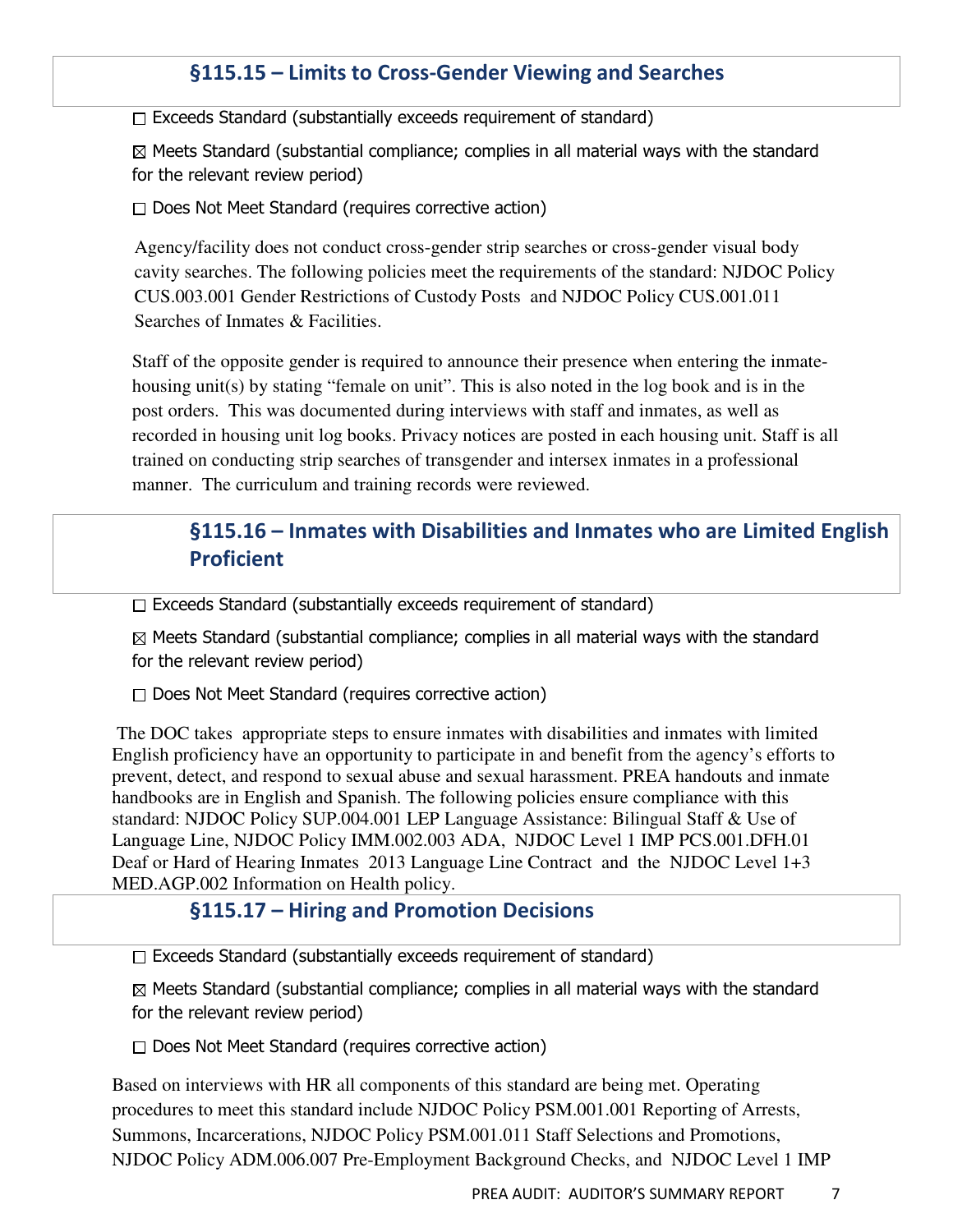PSM.SSP.003 Panel Interviews. The NJ DOC conducts background checks at least every five years for current permanent employees, every three years for contractors, and annually for temporary employees and volunteers. The background check is completed by the Special Investigations Division at the time the NJ DOC ID card is renewed. All employees/contractors have recently had their criminal background check completed again.

## §115.18 – Upgrades to Facilities and Technology

 $\Box$  Exceeds Standard (substantially exceeds requirement of standard)

 $\boxtimes$  Meets Standard (substantial compliance; complies in all material ways with the standard for the relevant review period)

 $\Box$  Does Not Meet Standard (requires corrective action)

The Y Wing Youthful offender unit has had extensive renovations including new phone lines, computers, cameras and outside recreation area.

## §115.21 – Evidence Protocol and Forensic Medical Examinations

 $\Box$  Exceeds Standard (substantially exceeds requirement of standard)

 $\boxtimes$  Meets Standard (substantial compliance; complies in all material ways with the standard for the relevant review period)

 $\Box$  Does Not Meet Standard (requires corrective action)

The New Jersey Department of Corrections healthcare staff follows the institution's written plan for responding to allegations of sexual assault of inmates. The assaulted inmate is transported to the Emergency Department at Virtua of Mount Holly Hospital which is properly equipped to assess (i.e. SANE Nurse), treat, provide required prophylaxis, and gathers forensic evidence. Healthcare staff is not involved in the management or treatment of sexual assault cases unless it is necessary to stabilize the inmate before the transfer to the appropriate community facility. The New Jersey Special Investigations Unit is also notified immediately and would be present at the hospital for the investigation. Policies and interviews with medical and mental health staff support the compliance with this standard. There have been no allegations over this report period where forensic medical exams were required.

## §115.22 – Policies to Ensure Referrals of Allegations for Investigations

 $\Box$  Exceeds Standard (substantially exceeds requirement of standard)

 $\boxtimes$  Meets Standard (substantial compliance; complies in all material ways with the standard for the relevant review period)

 $\Box$  Does Not Meet Standard (requires corrective action)

Policies that meet this standard include: NJDOC Policy ADM.006.011 Investigations by the Special Investigations Division, NJDOC Policy IMM.001.004 Zero Tolerance Prison Sexual Assault, NJDOC Level 1 IMP ADM.006.SID.014 Sexual Assault (Confidential), NJDOC Level 1 IMP CUS.001.CSM.01 Crime Scene Management, NJDOC Level 1 IMP IMM.001.PSA.001 Prison Sexual Assault, and NJDOC Level 1 IMP ADM.006.SID.035. All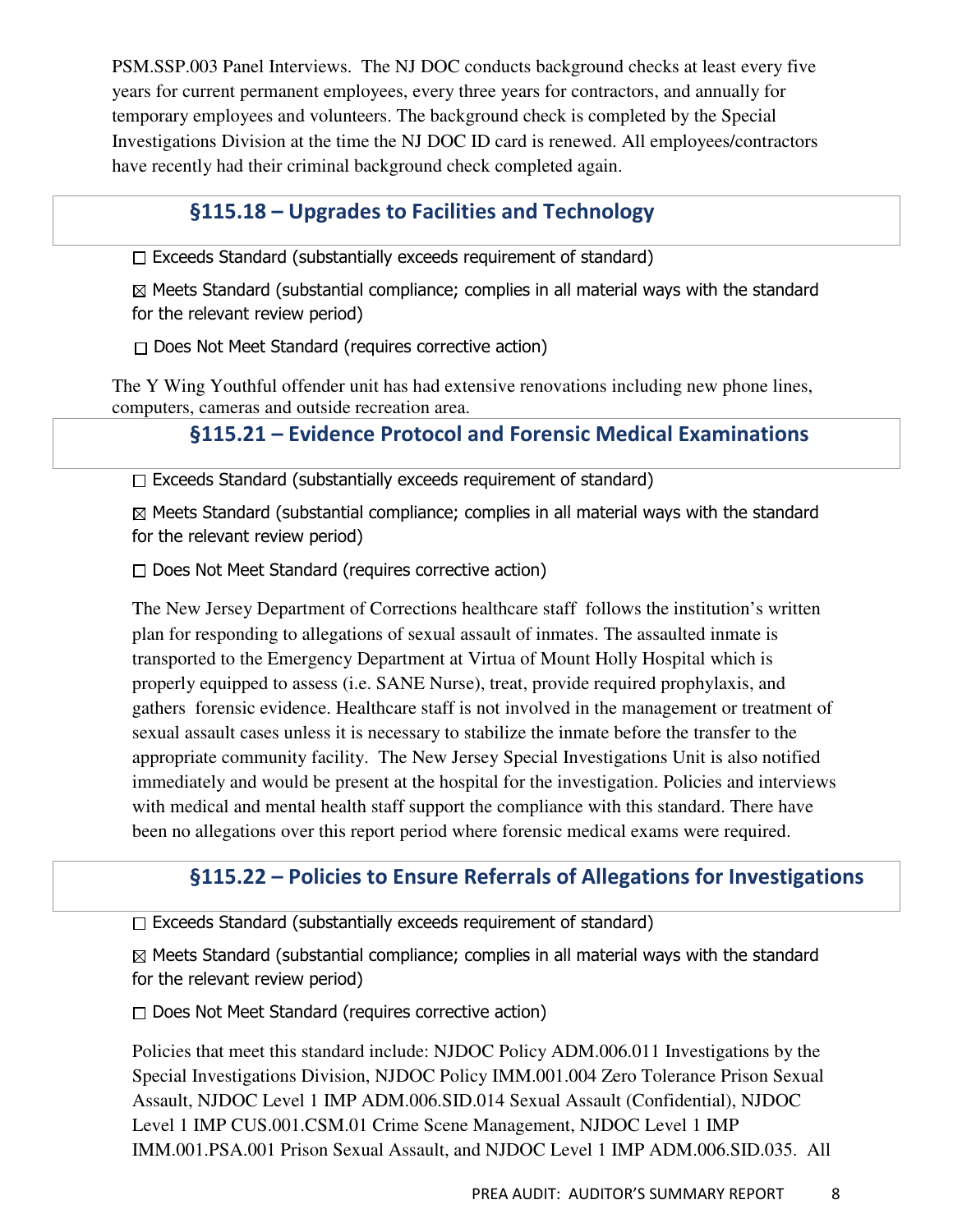allegations are referred to the Special Investigations Division for review. An administrative or criminal investigation is completed on all allegations of sexual abuse and sexual harassment. During this audit period there have been 5 investigations. The Auditor reviewed all of the investigations that had been conducted.

## §115.31 – Employee Training

 $\Box$  Exceeds Standard (substantially exceeds requirement of standard)

 $\boxtimes$  Meets Standard (substantial compliance; complies in all material ways with the standard for the relevant review period

 $\Box$  Does Not Meet Standard (requires corrective action)

Agency and facility policies that address this standard include; NJDOC Policy ADM.010.004 Standards of Professional Conduct: Staff/Inmate Over Familiarity, NJDOC Level 1 IMP and IMM.001.PSA.001 Prison Sexual Assault. I reviewed the training curriculum for Custody PREA Training (Powerpoint & Signature Sheet), Civilian PREA Training (Powerpoint & Signature Sheet), PREA Refresher (Biennial ) for NJDOC Employees and the Quik Series Booklet PREA Overview/Sexual Assault Victim Response (Signed Receipt-All Employees). . All staff interviewed indicated that they received the required PREA training.

## §115.32– Volunteer and Contractor Training

 $\Box$  Exceeds Standard (substantially exceeds requirement of standard)

 $\boxtimes$  Meets Standard (substantial compliance; complies in all material ways with the standard for the relevant review period)

 $\Box$  Does Not Meet Standard (requires corrective action)

Reviewed contractor and volunteer sign-in sheets for training received.

## §115.33 – Inmate Education

 $\Box$  Exceeds Standard (substantially exceeds requirement of standard)

 $\boxtimes$  Meets Standard (substantial compliance; complies in all material ways with the standard for the relevant review period)

 $\Box$  Does Not Meet Standard (requires corrective action)

PREA Posters are displayed throughout the facility in prominent areas with phone number to call to report abuse. The facility inmate handbook covers the PREA information. Inmate education is also completed by showing a video at reception and additional information . The education is given by the Social Workers and the Ombudsman assigned to the facility. The inmates sign an acknowledgement of having received the training. Interviews with the inmates confirmed that they received the training.

## §115.34 – Specialized Training: Investigations

 $\Box$  Exceeds Standard (substantially exceeds requirement of standard)

PREA AUDIT: AUDITOR'S SUMMARY REPORT 9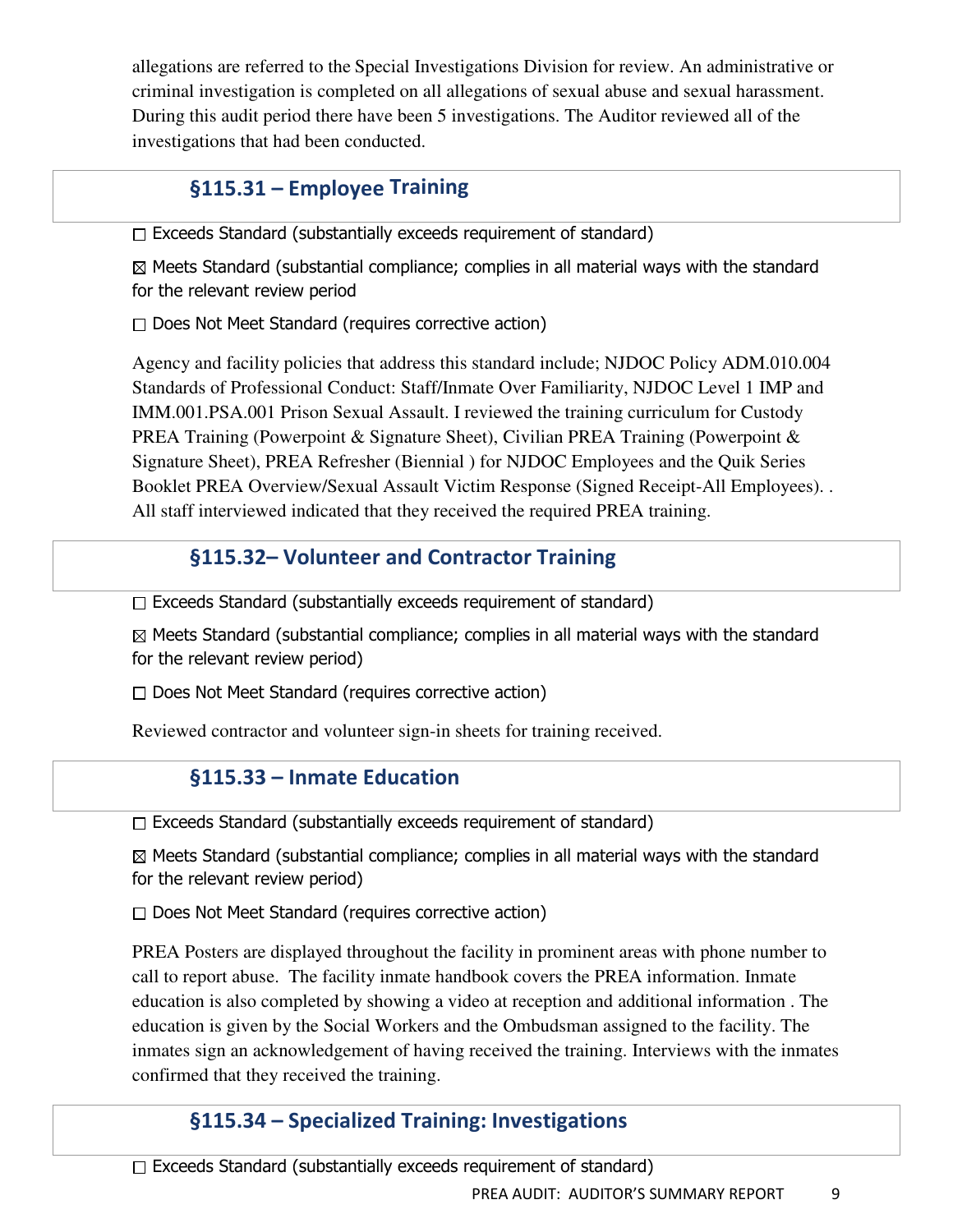$\boxtimes$  Meets Standard (substantial compliance; complies in all material ways with the standard for the relevant review period)

 $\Box$  Does Not Meet Standard (requires corrective action)

Investigators have received specialized training developed by Moss Group for conducting sexual abuse investigations and crime scene preservation.

## §115.35 – Specialized training: Medical and mental health care

 $\Box$  Exceeds Standard (substantially exceeds requirement of standard)

 $\boxtimes$  Meets Standard (substantial compliance; complies in all material ways with the standard for the relevant review period)

 $\Box$  Does Not Meet Standard (requires corrective action)

All medical and mental health staff has received specialized training presented by both New Jersey DOC and Rutgers University Correctional Health Care on PREA Addressing Sexual Abuse and Harassment of inmates. This training includes issues on victim identification, interviewing, reporting, and interventions for medical and mental health staff. Interviews with the medical and mental health staff confirmed the training was received.

## §115.41 – Screening for Risk of Victimization and Abusiveness

 $\Box$  Exceeds Standard (substantially exceeds requirement of standard)

 $\boxtimes$  Meets Standard (substantial compliance; complies in all material ways with the standard for the relevant review period)

 $\Box$  Does Not Meet Standard (requires corrective action)

 Policies addressing this standard include: NJDOC Level 1+3 MED.IMA.001 Health Appraisals at Reception, NJDOC Level 1+3 MED.MHS.001.002 Mental Health Srvcs Reception & Evaluation, NJDOC Level 1+3 MED.MHS.001.001 Access to Mental Health Services, and the Multidimensional Sexual Victimization & Abusiveness Risk Assessment Checklist. Screening for any condition relevant to the Prison Rape Elimination Act of 2003 (PREA) and recording of those findings in the electronic health records system is completed within 24 hours of arrival into Reception. If the inmate is identified as being at risk of sexual victimization or sexual abuse of other inmates, they are seen by medical and mental health staff to determine any PREA monitoring or services needed. If needed, the inmate will be assessed by the psychologist. The psychologist will forward the completed Classification Intake form to the Classification Department which will contain the following: status recommendations, programming needs, anticipated adjustment to incarceration, and housing. This was verified through interviews with the staff.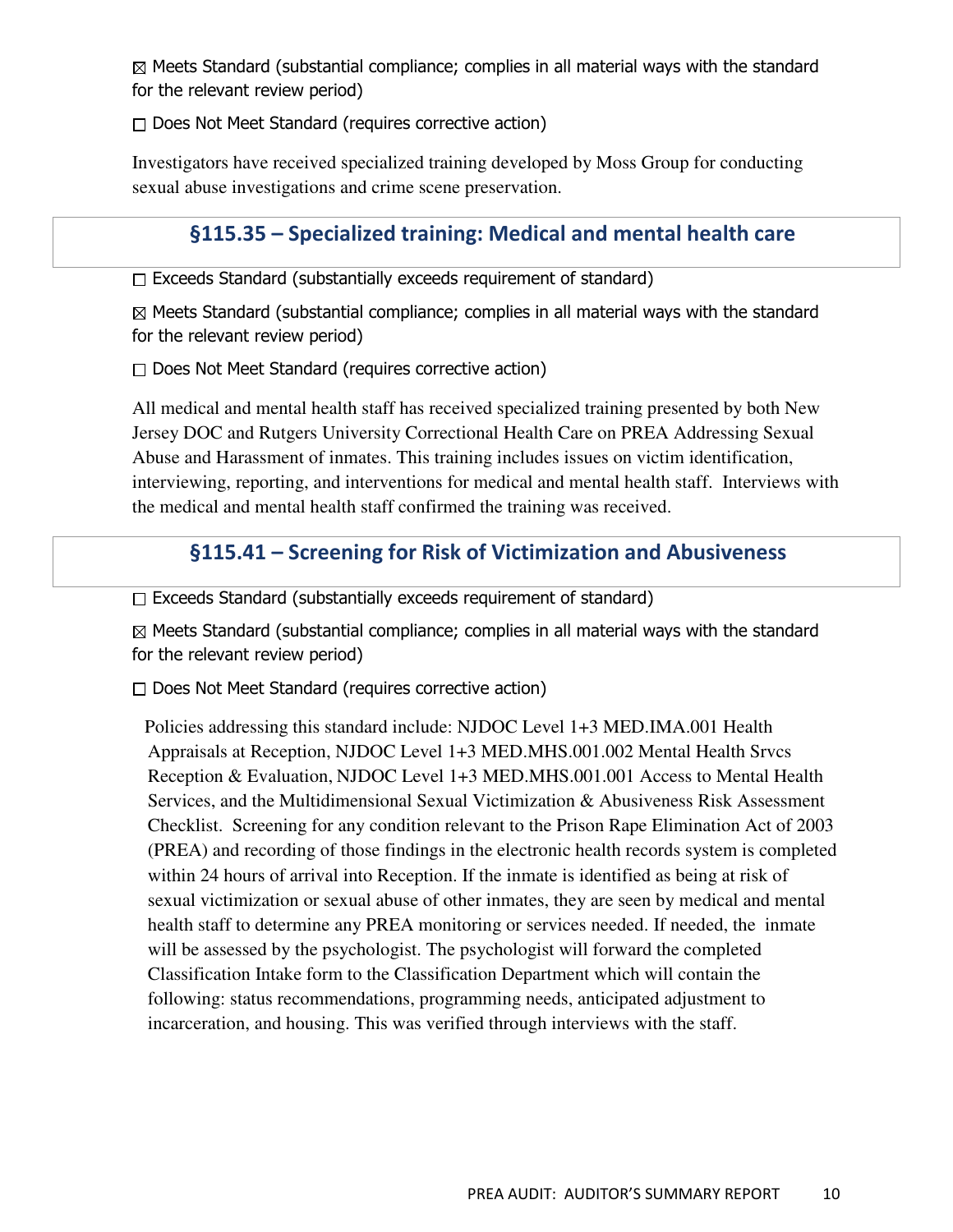## §115.42 – Use of Screening Information

 $\Box$  Exceeds Standard (substantially exceeds requirement of standard)

 $\boxtimes$  Meets Standard (substantial compliance; complies in all material ways with the standard for the relevant review period)

 $\Box$  Does Not Meet Standard (requires corrective action)

The facility uses the screening information to determine housing, bed, work, education, and program assignment with the goal of keeping inmates at high risks of being sexually victimized separate from those at high risks of being sexually abusive. Housing and program assignments are done on a case by case basis. They have a thorough system for collecting this information and providing continued re-assessment and follow-up services if needed. The information is also monitored through the PREA courtesy alert electronic system of notification for both the PREA Alert list and PREA Movement notice. Placement and programming assignments for transgender and intersex inmates are reassessed at least twice a year. Numerous operating procedures address how the information from the risk screening is used to ensure safety of each inmate.

#### §115.43 – Protective Custody

 $\Box$  Exceeds Standard (substantially exceeds requirement of standard)

 $\boxtimes$  Meets Standard (substantial compliance; complies in all material ways with the standard for the relevant review period)

 $\Box$  Does Not Meet Standard (requires corrective action)

Agency policy NJAC 10A:5-7 Close Custody Units-Temporary Close Custody meets this standard. There have been no inmates placed in this status. If an inmate was at imminent risk of sexual victimization, they could temporarily be placed in temporary close custody cell until the investigation and alternative means of separation is found.

#### §115.51 – Inmate Reporting

 $\Box$  Exceeds Standard (substantially exceeds requirement of standard)

 $\boxtimes$  Meets Standard (substantial compliance; complies in all material ways with the standard for the relevant review period)

 $\Box$  Does Not Meet Standard (requires corrective action)

Based on staff and inmate interviews, this is clearly documented. The procedures for reporting are clearly stated in the inmate handbook and on posters located throughout the facility. Agency policies that meet this standard are: NJDOC Policy IMM.002.001 Inmate Remedy System, NJDOC Level 1 IMP IMM.002.IRS.001 Inmate Remedy System. NJDOC Level 1 IMM.001.PSA.01 Prison Sexual Assault, and NJDOC Level 1 IMP PCS.001.PREA.OMB Allegations of Sexual Abuse, Assault, Harassment and Retaliation Reported to the Ombudsman.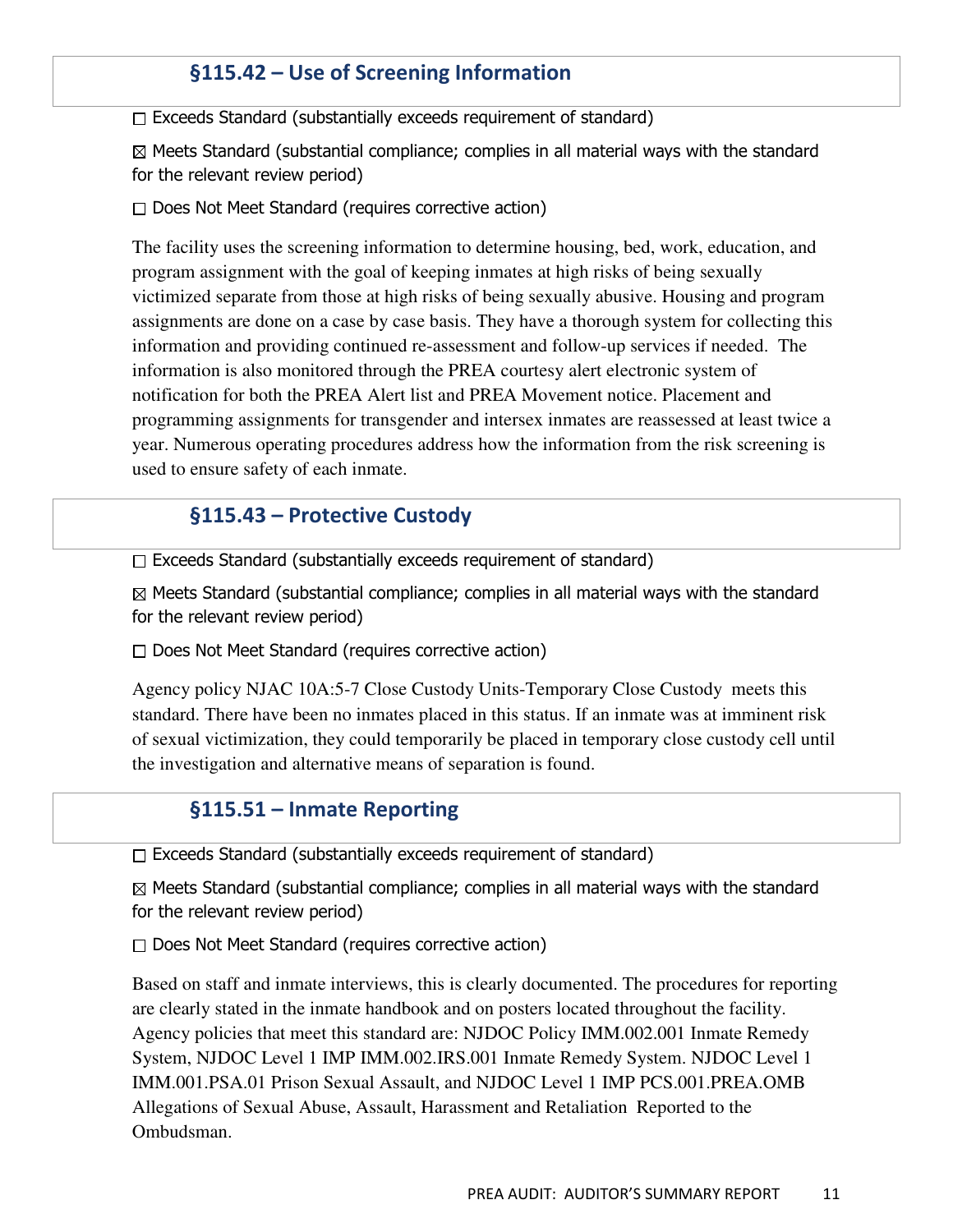## §115.52 – Exhaustion of Administrative Remedies

 $\Box$  Exceeds Standard (substantially exceeds requirement of standard)

 $\boxtimes$  Meets Standard (substantial compliance; complies in all material ways with the standard for the relevant review period)

 $\Box$  Does Not Meet Standard (requires corrective action)

Policy JDOC Level 1 IMP IMM.002.IRS.001 Inmate Remedy System covers the elements of this standard. No grievances were filed in last year that alleged sexual abuse.

#### §115.53 – Inmate Access to Outside Confidential Support Services

 $\Box$  Exceeds Standard (substantially exceeds requirement of standard)

 $\boxtimes$  Meets Standard (substantial compliance; complies in all material ways with the standard for the relevant review period)

 $\Box$  Does Not Meet Standard (requires corrective action)

A Sexual Assault Free Environment (SAFE) brochure is made available to all inmates. There are numerous outside contacts listed as resources for outside confidential support services.

#### §115.54 – Third-Party Reporting

 $\Box$  Exceeds Standard (substantially exceeds requirement of standard)

 $\boxtimes$  Meets Standard (substantial compliance; complies in all material ways with the standard for the relevant review period)

 $\Box$  Does Not Meet Standard (requires corrective action)

Agency Policy NJDOC Level 1 IMP PCS.001.PREA.OMB Allegations of Sexual Abuse, Assault, Harassment and Retaliation Reported to Ombudsman cover the requirements of this standard. There is also a Website link to PREA Reporting Information for Family/Visitors http://www.state.nj.us/corrections/pdf//PREA/14\_Website\_Link\_and\_Visitor\_Handout.pdf PREA Information for Family/Visitors available in facility visit centers.

#### §115.61 – Staff and Agency Reporting Duties

 $\Box$  Exceeds Standard (substantially exceeds requirement of standard)

 $\boxtimes$  Meets Standard (substantial compliance; complies in all material ways with the standard for the relevant review period)

 $\Box$  Does Not Meet Standard (requires corrective action)

Agency policy NJDOC Level 1 IMP IMM.001.PSA.001 Zero Tolerance of Prison Sexual Assault and Quik Series Booklet PREA Overview/Sexual Assault Victim Response includes all the components of this standard. This was also verified through interviews with random staff.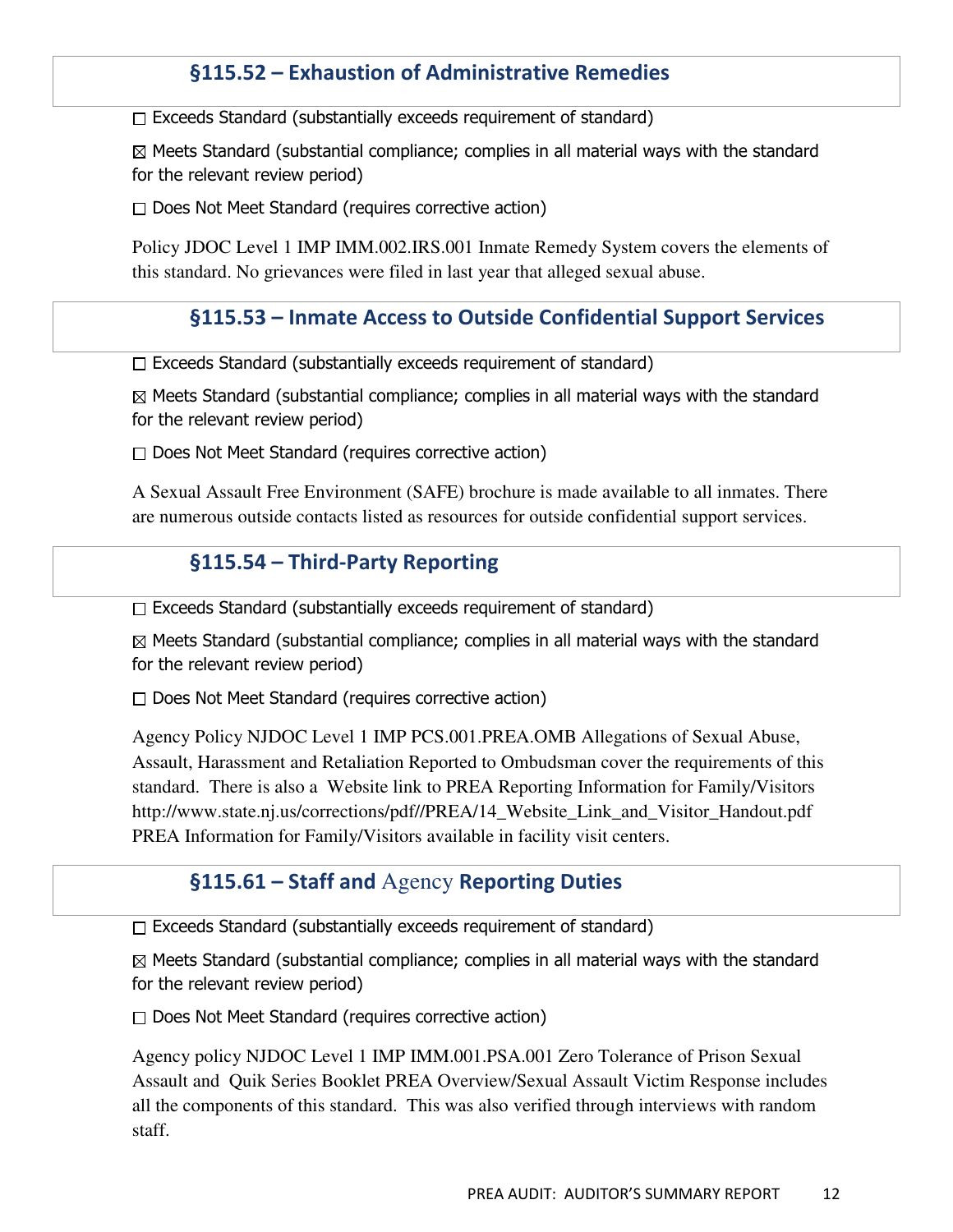## §115.62 – Agency Protection Duties

 $\Box$  Exceeds Standard (substantially exceeds requirement of standard)

 $\boxtimes$  Meets Standard (substantial compliance; complies in all material ways with the standard for the relevant review period)

 $\Box$  Does Not Meet Standard (requires corrective action)

Agency policies NJDOC Level 1 IMP IMM.001.PSA.01 Prison Sexual Assault, NJAC 10A:5-7 Close Custody Units-Temporary Close Custody, and NJAC 10A 5-5.1 Closed Custody Units-Protective Custody meet this standard. There have been no inmates placed in this status. This was also verified through interviews with random staff.

#### §115.63 – Reporting to Other Confinement Facilities

 $\Box$  Exceeds Standard (substantially exceeds requirement of standard)

 $\boxtimes$  Meets Standard (substantial compliance; complies in all material ways with the standard for the relevant review period)

 $\Box$  Does Not Meet Standard (requires corrective action)

Agency policy NJDOC Level 1 IMP PCS.001.PREA.ICM includes all the components of this standard. This was also verified through interviews with Administrator and PREA Coordinator. Garden State has received one allegation that an inmate was abused while confined at another facility. The facility and the Special Investigative Division were notified of the allegation within 72 hours. There have been no allegations of sexual abuse that Garden State received from other facilities.

#### §115.64 – Staff First Responder Duties

 $\Box$  Exceeds Standard (substantially exceeds requirement of standard)

 $\boxtimes$  Meets Standard (substantial compliance; complies in all material ways with the standard for the relevant review period)

 $\Box$  Does Not Meet Standard (requires corrective action)

Agency policies NJDOC Level 1 IMP CUS.001.CSM.01 Crime Scene Management, NJDOC level 1+3 IMP MED.MLI.007 Sexual Assault, NJDOC Level 1 IMP IMM.001.PSA.01 Prison Sexual Assault, and NJDOC Level 1 IMP SID 014 include all the components of this standard. This was also verified through interviews with random staff.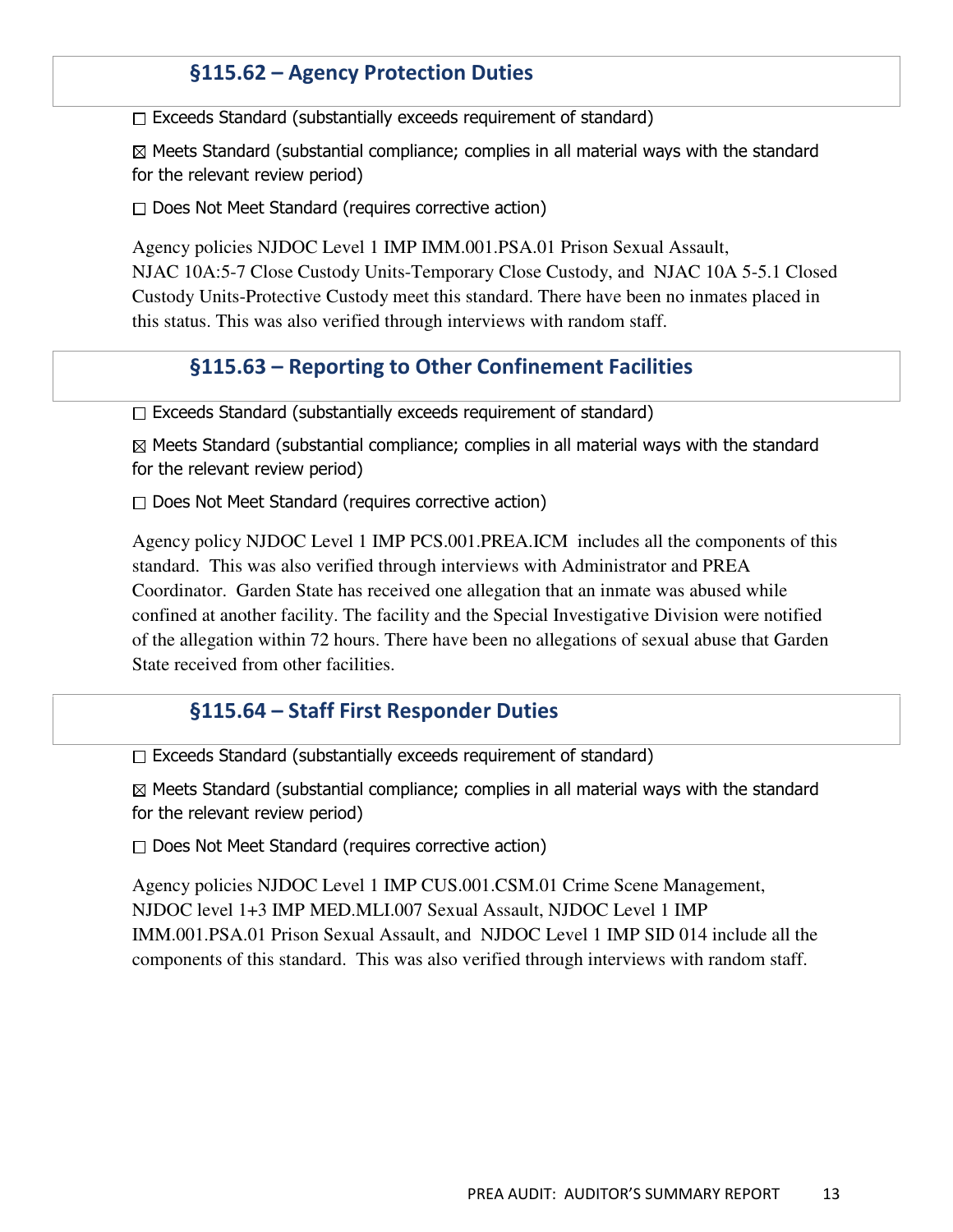## §115.65 – Coordinated Response

 $\Box$  Exceeds Standard (substantially exceeds requirement of standard)

 $\boxtimes$  Meets Standard (substantial compliance; complies in all material ways with the standard for the relevant review period)

 $\Box$  Does Not Meet Standard (requires corrective action)

Agency policies address this standard in a very detailed effective manner. This was discussed in interviews with the Administrator and the Investigators.

## §115.66 – Preservation of ability to protect inmates from contact with abusers

 $\Box$  Exceeds Standard (substantially exceeds requirement of standard)

 $\boxtimes$  Meets Standard (substantial compliance; complies in all material ways with the standard for the relevant review period)

 $\Box$  Does Not Meet Standard (requires corrective action)

All collective bargaining agreements meet the requirements of the standard..

#### §115.67 – Agency protection against retaliation

 $\Box$  Exceeds Standard (substantially exceeds requirement of standard)

 $\boxtimes$  Meets Standard (substantial compliance; complies in all material ways with the standard for the relevant review period)

 $\Box$  Does Not Meet Standard (requires corrective action)

PREA Compliance Manager Suzanne Lawrence is assigned to monitor for possible retaliation. Her responsibilities include interviewing inmates who previously alleged sexual victimization within 30 days of allegation to ensure they haven't experienced retaliation because of their allegation(s); for at least 90 days following report of sexual assault/harassment allegation, and to monitor by way of periodic status checks. There have been no incidents of retaliation reported in this report period.

#### §115.68 – Post-Allegation Protective Custody

 $\Box$  Exceeds Standard (substantially exceeds requirement of standard)

 $\boxtimes$  Meets Standard (substantial compliance; complies in all material ways with the standard for the relevant review period)

 $\Box$  Does Not Meet Standard (requires corrective action)

Agency policy NJAC 10A:5-7 Close Custody Units-Temporary Close Custody meets this standard. There have been no inmates placed in this status. If an inmate was at imminent risk of sexual victimization, they could temporarily be placed in temporary close custody cell until the investigation and alternative means of separation found.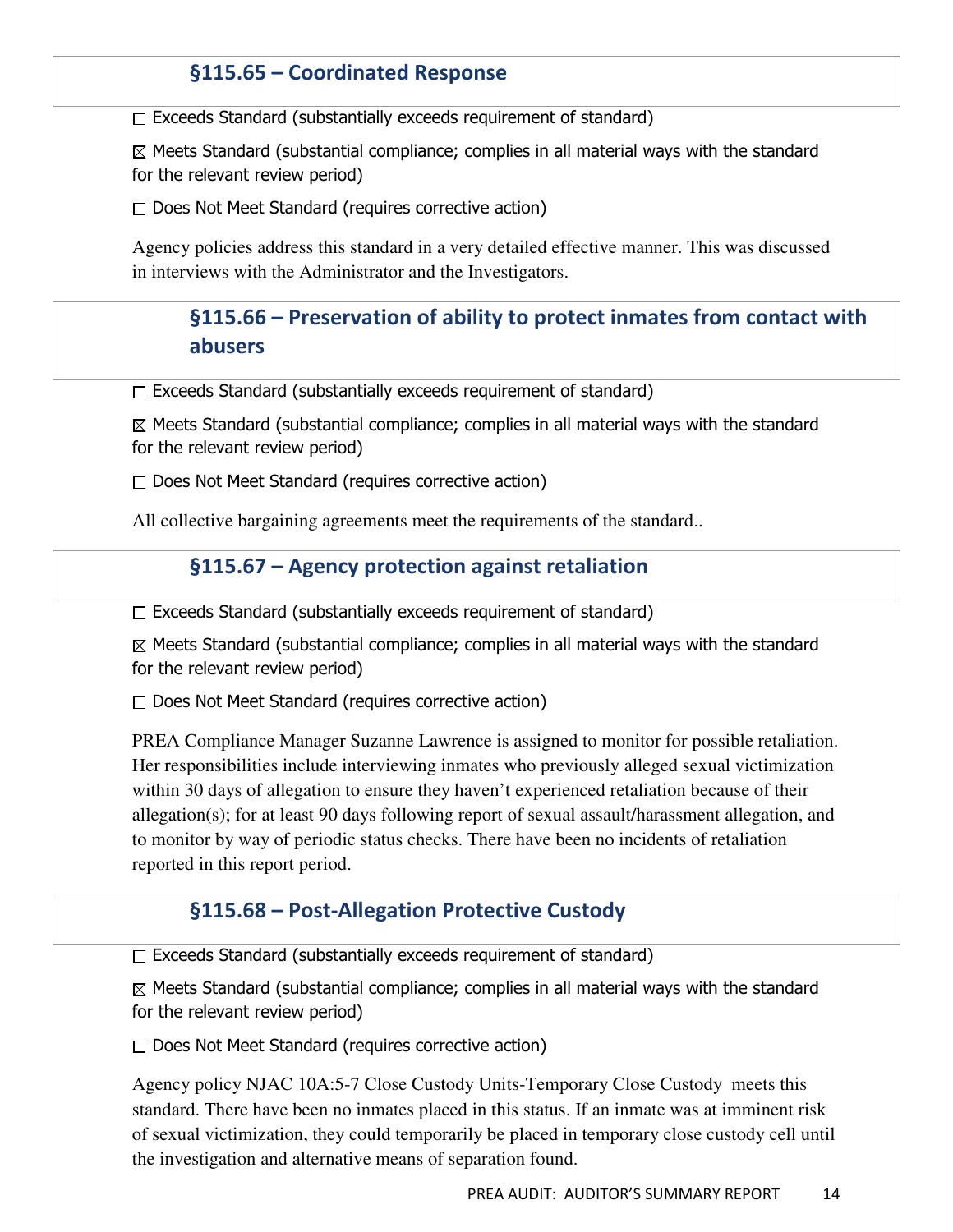## §115.71 – Criminal and Administrative Agency Investigations

 $\Box$  Exceeds Standard (substantially exceeds requirement of standard)

 $\boxtimes$  Meets Standard (substantial compliance; complies in all material ways with the standard for the relevant review period)

 $\Box$  Does Not Meet Standard (requires corrective action)

Agency policies that address their standard include: NJDOC Policy ADM.006.011 Investigations by the Special Investigations Division, NJDOC Level 1 IMP ADM.006.SID.035 Investigative Procedures and NJDOC Level 1 IMP ADM.006.SID.014 Procedures for Sexual Assault. The Garden State Investigator conducts investigations within the facility after consulting the Central Office Investigator to determine how to proceed. The SID serves as the NJDOC liaison to all other law enforcement agencies, conducts cooperative investigations in conjunction with federal, state, county and municipal law enforcement agencies and supervise the safety and security of the NJDOC Central Office Complex. All SID Investigators have received special investigation training. All of the investigations were reviewed promptly, thoroughly, and objectively.

#### §115.72 – Evidentiary Standard for Administrative Investigations

 $\Box$  Exceeds Standard (substantially exceeds requirement of standard)

 $\boxtimes$  Meets Standard (substantial compliance; complies in all material ways with the standard for the relevant review period)

 $\Box$  Does Not Meet Standard (requires corrective action)

This is covered in the SID PREA training curriculum.

#### §115.73 – Reporting to Inmate

Exceeds Standard (substantially exceeds requirement of standard)

 $\boxtimes$  Meets Standard (substantial compliance; complies in all material ways with the standard for the relevant review period)

 $\Box$  Does Not Meet Standard (requires corrective action)

Agency policy NJDOC Level 1 IMP PCS.001.PREA.AC PREA Agency Coordinator indicates that is the Coordinators responsibility to notify the inmate of the findings. The NJDOC PREA Sexual Abuse Investigation Disposition Report documents the actions taken. All inmates were notified of the results of the investigations.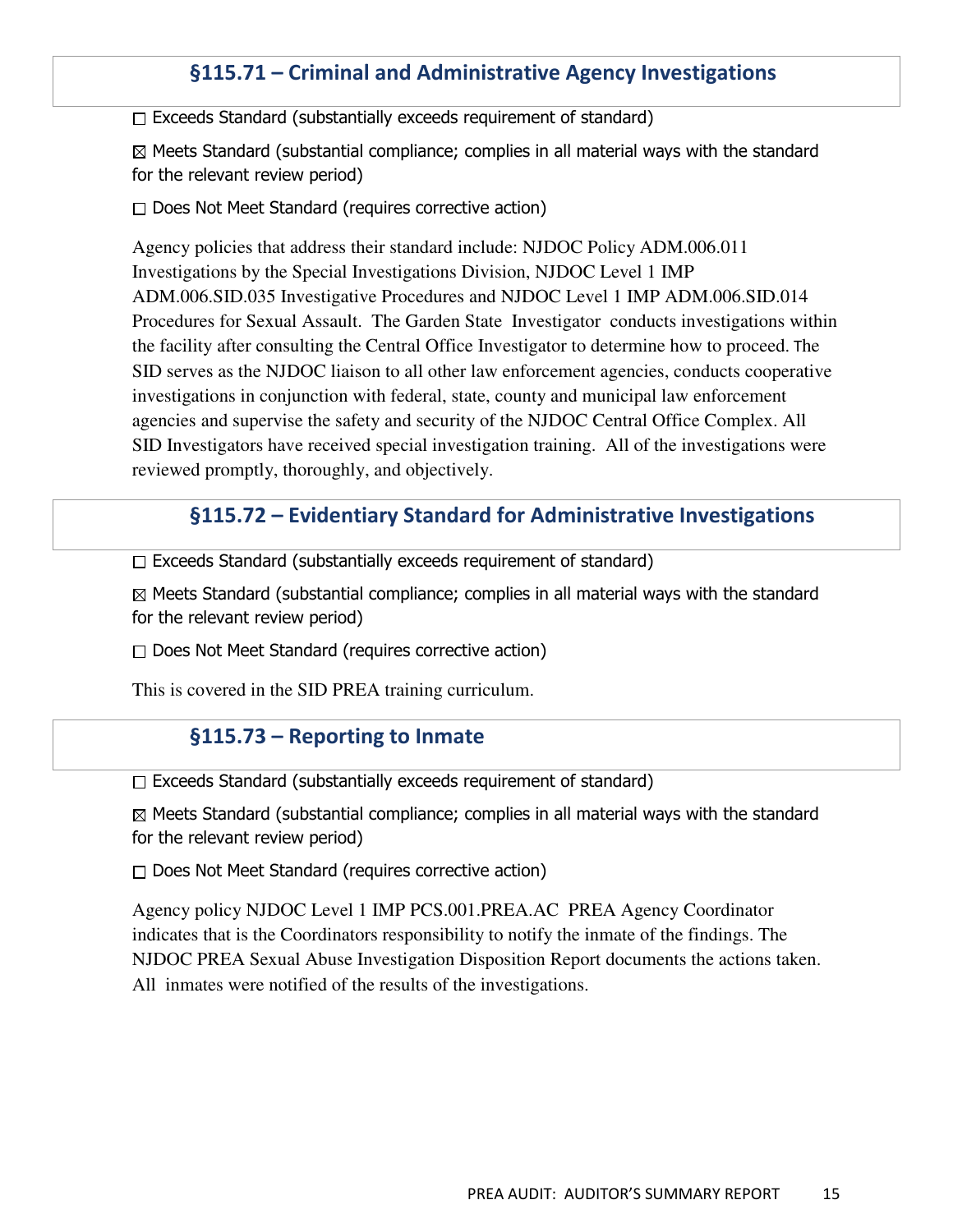## §115.76 – Disciplinary sanctions for staff

 $\Box$  Exceeds Standard (substantially exceeds requirement of standard)

 $\boxtimes$  Meets Standard (substantial compliance; complies in all material ways with the standard for the relevant review period)

 $\Box$  Does Not Meet Standard (requires corrective action)

Human Resources Bulletin 84-17 includes all the components of this standard. During this audit period no staff member has been found to violate agency sexual abuse or sexual harassment policies.

#### §115.77 – Corrective action for contractors and volunteers

 $\Box$  Exceeds Standard (substantially exceeds requirement of standard)

 $\boxtimes$  Meets Standard (substantial compliance; complies in all material ways with the standard for the relevant review period)

 $\Box$  Does Not Meet Standard (requires corrective action)

Agency policies that meet this standard are NJDOC Policy PCS.001.003 Volunteer Service Program and NJDOC Level 1 IMP PCS.001.VOL.001 Volunteer Services Operating Procedures. There was one contractor during this period that was reported to law enforcement for engaging in sexual abuse of inmates. This involved an inmate from one of the halfway houses under Garden State's administrative control.

#### §115.78 – Disciplinary sanctions for inmates

 $\Box$  Exceeds Standard (substantially exceeds requirement of standard)

 $\boxtimes$  Meets Standard (substantial compliance; complies in all material ways with the standard for the relevant review period)

 $\Box$  Does Not Meet Standard (requires corrective action)

This is clearly stated in the inmate handbook which addresses all disciplinary sanctions for inmates.

#### §115.81 – Medical and mental health screenings; history of sexual abuse

 $\Box$  Exceeds Standard (substantially exceeds requirement of standard)

 $\boxtimes$  Meets Standard (substantial compliance; complies in all material ways with the standard for the relevant review period)

 $\Box$  Does Not Meet Standard (requires corrective action)

Policies addressing this standard include: NJDOC Level 1+3 MED.IMA.001 Health Appraisals at Reception, NJDOC Level 1+3 MED.MHS.001.002 Mental Health Srvcs Reception & Evaluation, NJDOC Level 1+3 MED.MHS.001.001 Access to Mental Health Services, and the Multidimensional Sexual Victimization & Abusiveness Risk Assessment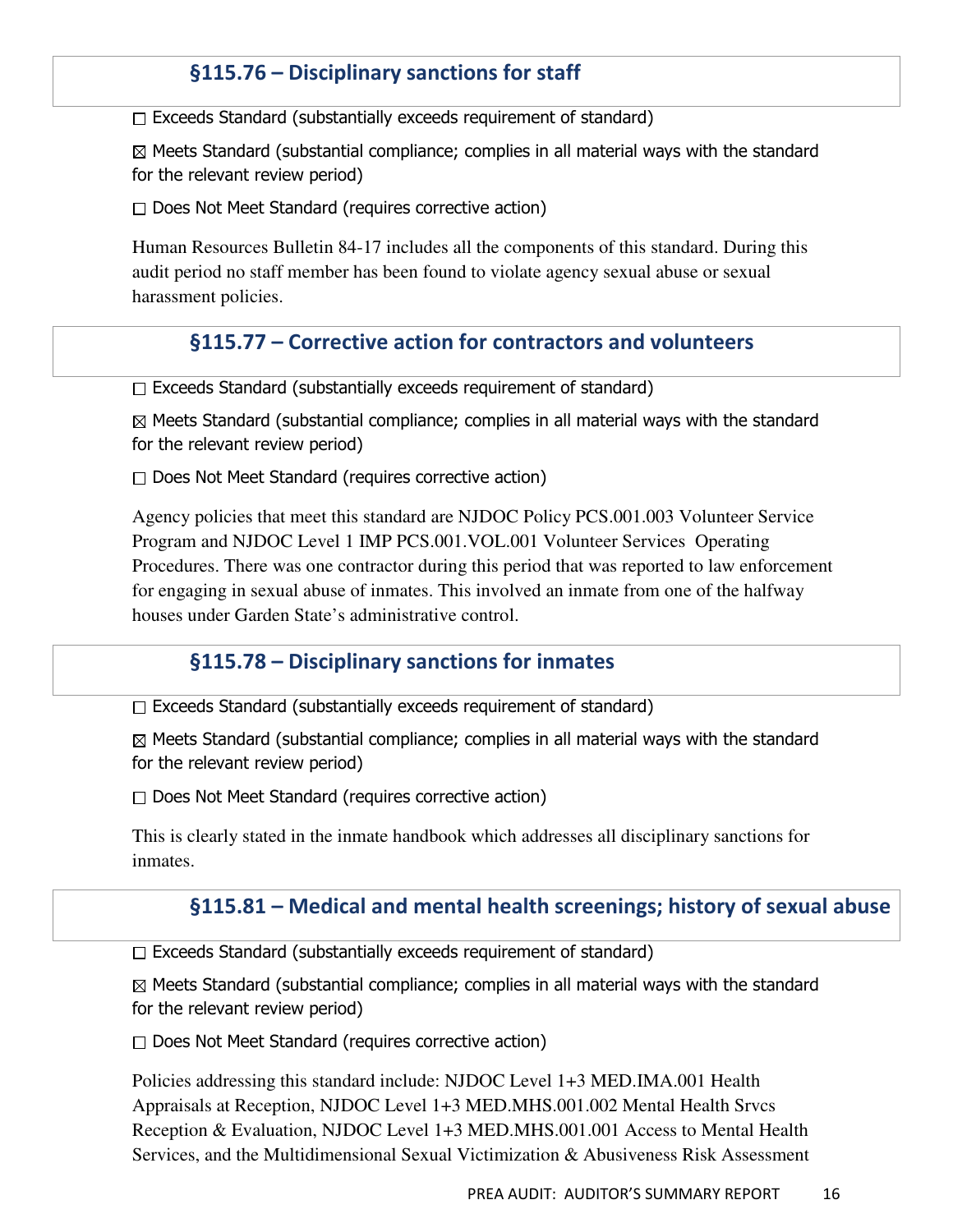Checklist. Screening for any condition relevant to the Prison Rape Elimination Act of 2003 (PREA) and recording of those findings in the electronic health records system is completed within 24 hours of arrival into Reception. If the inmate is identified as being at risk of sexual victimization or sexual abuse of other inmates, they are seen by medical and mental health staff to determine any PREA monitoring or services needed. If needed, the inmate will be assessed by the psychologist. The psychologist will forward the completed Classification Intake form to the Classification Department which will contain the following: status recommendations, programming needs, anticipated adjustment to incarceration, and housing. This was verified through interviews with the staff. Through interviews with specialized staff, the facility has a thorough system for collecting this information and also has the capacity to provide continued re-assessment and follow-up services if needed.

#### §115.82 – Access to emergency medical and mental health services

 $\boxtimes$  Exceeds Standard (substantially exceeds requirement of standard)

 $\Box$  Meets Standard (substantial compliance; complies in all material ways with the standard for the relevant review period)

 $\Box$  Does Not Meet Standard (requires corrective action)

A wide range of treatment services are offered to every victim without financial cost while at the facility. In addition, at the time of release from NJ DOC, aftercare services will be arranged for any active mental health disorder in accordance with current procedures for release planning. When mental health determines that follow up services are warranted relative to the sexual assault, separate from mental health needs, referrals will be made in accordance with recommendations reported by the SAFE/SANE counselor and/or other hospital emergency department staff. Agency policies demonstrate excellent compliance with this standard.

## §115.83 – Ongoing medical and mental health care for sexual abuse victims and abusers

 $\Box$  Exceeds Standard (substantially exceeds requirement of standard)

 $\boxtimes$  Meets Standard (substantial compliance; complies in all material ways with the standard for the relevant review period)

 $\Box$  Does Not Meet Standard (requires corrective action)

Agency policies meet the standards requirements.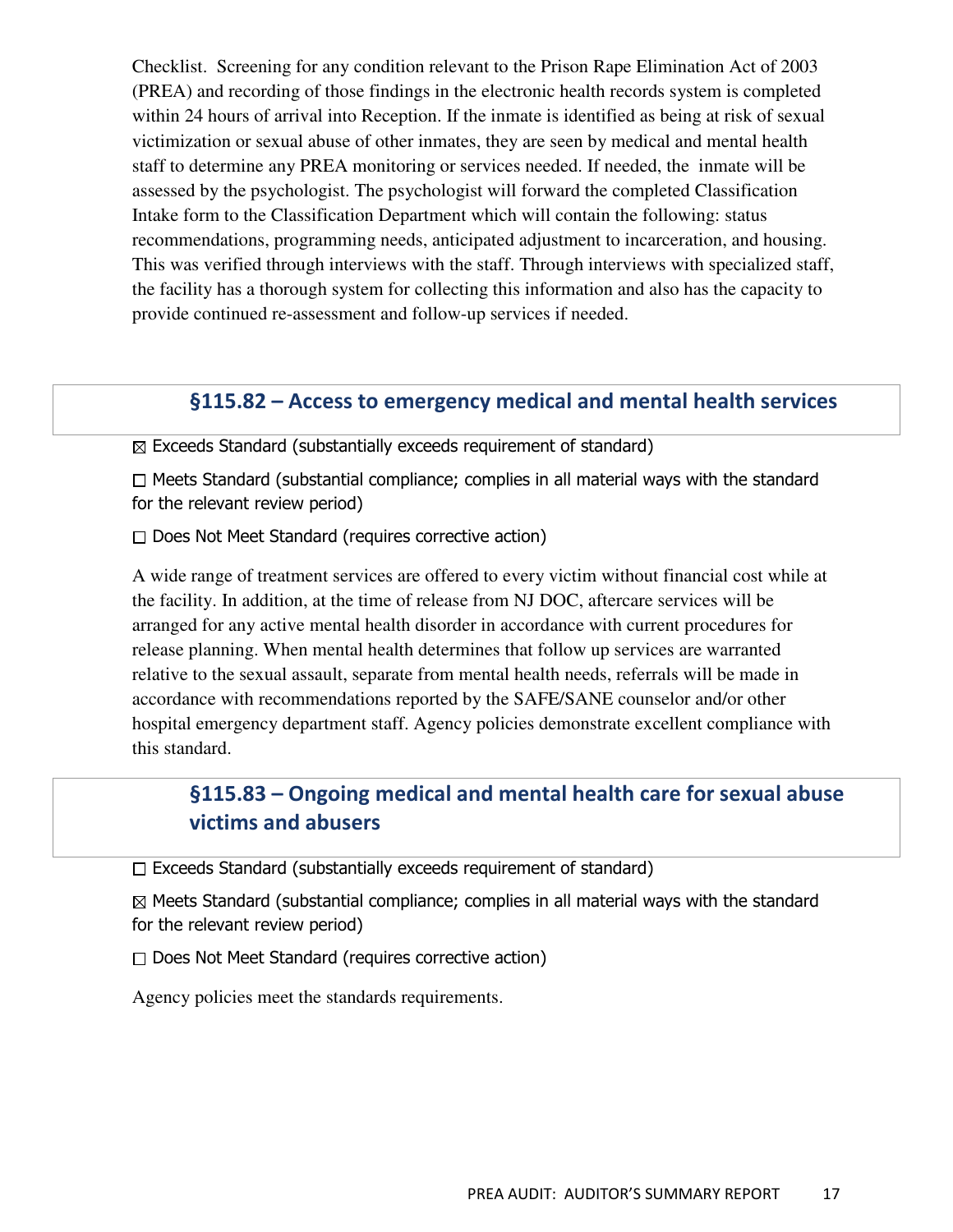### §115.86 – Sexual abuse incident reviews

 $\Box$  Exceeds Standard (substantially exceeds requirement of standard)

 $\boxtimes$  Meets Standard (substantial compliance; complies in all material ways with the standard for the relevant review period)

 $\Box$  Does Not Meet Standard (requires corrective action)

Agency policies NJDOC Policy PCS.001.005 PREA:Sexual Assault Advisory Council and NJDOC Level 1 IMP PCS.001.PREA.001 Sexual Assault Advisory Council meet this standard. Committee members shall consist of, but are not limited to, a representative of the following departments: agency PREA Coordinator (Executive staff member appointed by Commissioner), Division of Operations, Special Investigations Division. Office of Community Programs and Outreach Services, Office of Victim Services, Office of Policy and Planning, Office of Transitional Services, Mental Health Services, Medical Services and Corrections Ombudsman.

### §115.87 – Data Collection

 $\boxtimes$  Exceeds Standard (substantially exceeds requirement of standard)

 $\Box$  Meets Standard (substantial compliance; complies in all material ways with the standard for the relevant review period)

 $\Box$  Does Not Meet Standard (requires corrective action)

This is covered in NJDOC Policy PCS.001.005 PREA: Sexual Assault Advisory Council. The NJDOC publishes an annual report regarding PREA-related incidents and, where necessary, plans to improve the Department's prevention, detection and response efforts. The Department regularly conducts sexual abuse/assault incident reviews to determine if changes to or improvements in environmental, procedural, staffing and monitoring technology factors are required.

#### §115.88 – Data Review for Corrective Action

 $\Box$  Exceeds Standard (substantially exceeds requirement of standard)

 $\boxtimes$  Meets Standard (substantial compliance; complies in all material ways with the standard for the relevant review period)

 $\Box$  Does Not Meet Standard (requires corrective action)

The agency reviews the data collected to assess and improve the effectiveness of its sexual abuse prevention, detection, and response policies; and to identify problem areas and take corrective actions. An annual report with comparisons from previous years and corrective actions is published, and posted on the New Jersey DOC website.